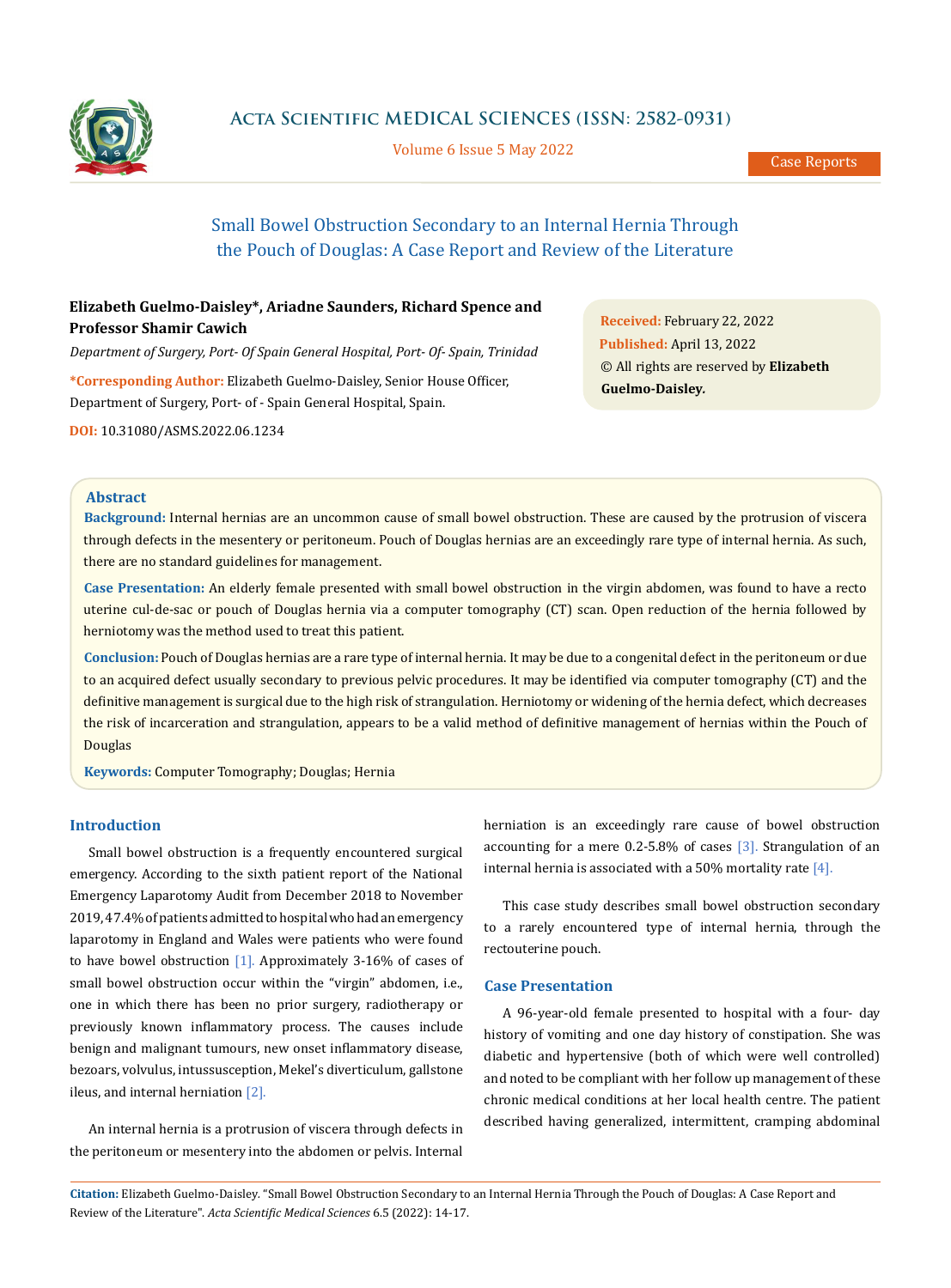pain associated with multiple episodes of vomiting per day (food/ gastric contents). This was followed by abdominal distension and the inability to pass stool. Of note, the patient had nil previous abdominal or pelvic surgical procedures. On examination, she was found to be dehydrated, tachycardic and afebrile. Her abdomen was distended but soft and non- tender with increased bowel sounds. Examination of the hernial orifices revealed a nonincarcerated, umbilical hernia. No abnormalities were discerned on digital rectal or vaginal examinations. Nasogastric drainage produced a litre of gastric contents. After adequate fluid and electrolyte resuscitation, an abdominal x- ray was done as part of her initial investigations, which revealed dilated loops of small bowel. The patient went on to have CT imaging of the abdomen and pelvis which again demonstrated dilated loops of small bowel with multiple air fluid levels throughout. A point of transition from dilated bowel to collapsed bowel was seen to the left of the uterus, with a closed loop pelvic portion containing dilated bowel. These findings seemed to suggest that her small bowel was herniating through a defect in the broad ligament of the uterus and thus this was one of the possible differential diagnoses in this patient. The patient was taken to theatre where an exploratory laparotomy via a midline incision (from the umbilicus to the pelvic brim), was performed. At laparotomy, she was found to have 15 cm of jejunum herniating through a defect in the recto uterine space or the Pouch of Douglas. A herniotomy was done to prevent reincarceration of bowel. Unfortunately, a small portion of the herniated segment of bowel was strangulated. This was resected and a jejuno- jejunal anastomosis created. The previously mentioned non- incarcerated umbilical hernia was also repaired primarily at the time of this laparotomy. The patient went on to have an uneventful recovery.



**Figure 1:** Showing defect in the pouch of Douglas as indicated by the forceps.



15

**Figure 2:** CT image showing clustering of bowel lateral to the uterus.

#### **Discussion**

As stated earlier, internal hernias are protrusions of viscera through defects in the peritoneum or mesentery. According to Myers., *et al*. these hernias may be classified into transmesenteric, transomental, paraduodenal, foramen of Winslow hernias, intersigmoid, pericaecal, pelvic and supravesical [5]. Pelvic hernias can be further subclassified according to the anatomical margin breeched into obturator (herniation through the obturator foramen), sciatic (protrusion through the lesser or greater sciatic foramen) and perineal hernias [6]. Perineal hernias are those which occur through the levator ani plate. These perineal hernias may be divided into anterior or posterior based on the relationship to the superficial transverse perineal muscle. Perineal hernias include the following:

- Hernias of the broad ligament of the uterus. This is the most common type of pelvic hernia.
- Internal supravesical hernias
- Hernias into the perirectal fossa
- Pouch of Douglas hernias

Pelvic herniae, may be due to congenital or acquired defects. Inflammation, trauma and previous surgery have been implicated in the development of acquired defects. Herniation of small bowel through the Pouch of Douglas are usually associated with the elderly multiparous females or those with previous pelvic/ gynecological surgery.

Patients with internal herniae may have a range of presentations. They may be asymptomatic or present with signs and symptoms of acute small bowel obstruction such as nausea, vomiting, abdominal

**Citation:** Elizabeth Guelmo-Daisley*.* "Small Bowel Obstruction Secondary to an Internal Hernia Through the Pouch of Douglas: A Case Report and Review of the Literature". *Acta Scientific Medical Sciences* 6.5 (2022): 14-17.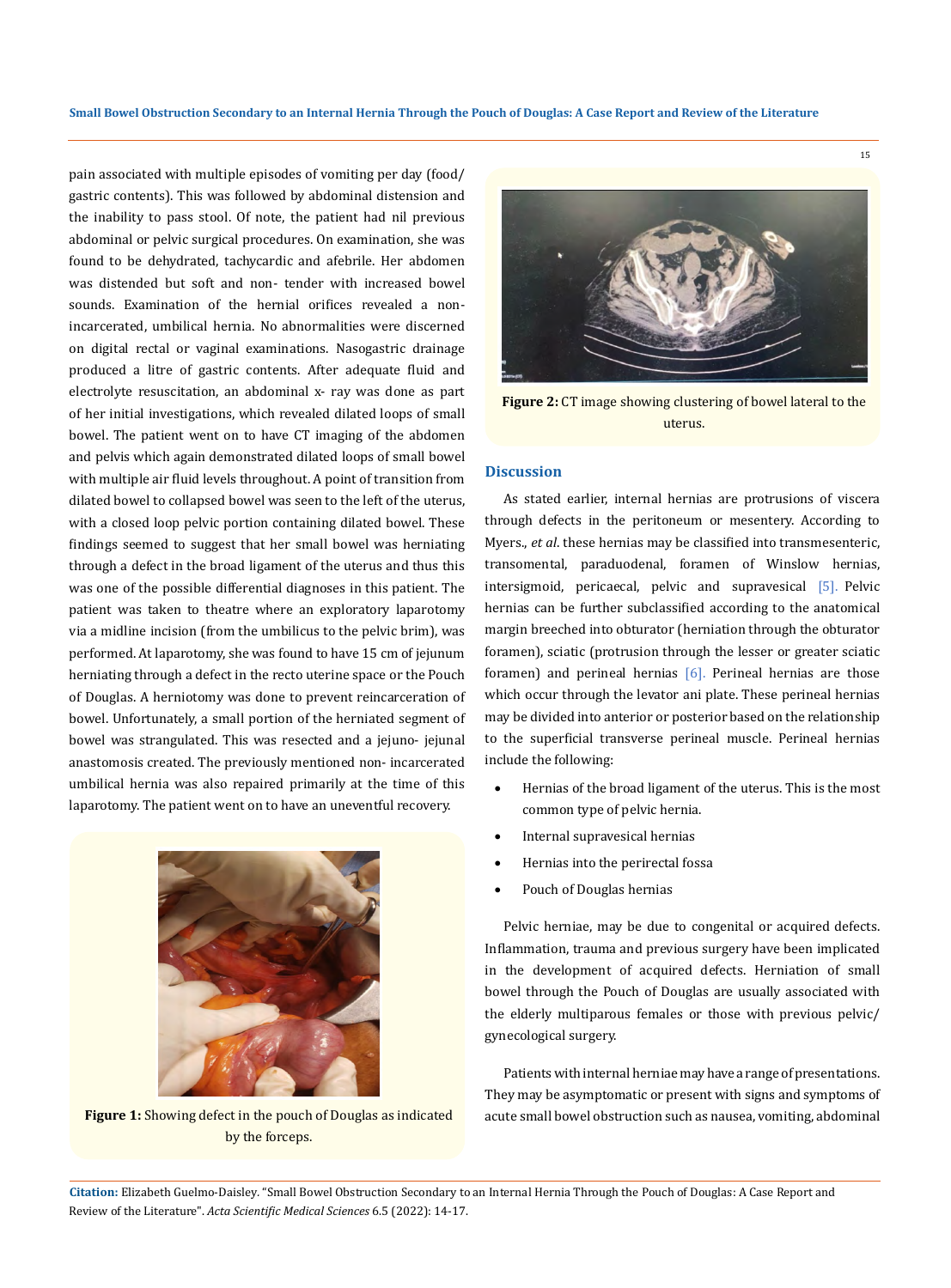distension and constipation. Others may complain of repeated bouts of intermittent gastrointestinal symptoms. This may occur due to incarceration followed by spontaneous reduction of the hernia.

Radial distribution of the stretched mesenteric vessels towards the transition point may also be discerned.

Multi detector CT scan is the main method of diagnosis for internal hernias [5]. With pouch of Douglas hernias, CT imaging usually reveals a loop of dilated bowel posterior or lateral to the uterus, which tapers proximally, i.e., a closed loop obstruction, with clustering of intestinal loops within the rectouterine pouch.

The risk of incarceration and strangulation of abdominal viscera secondary to internal herniae is high. Thus, the definitive management is surgical. Herniation through the pouch of Douglas is exceedingly rare. A search of the literature for Pouch of Douglas hernias utilizing the Pubmed central database retrieved 9 case studies. A summary of these cases and their management is listed below in table 1.

| <b>Author (Year)</b>               | <b>Age of Subject</b> | Virgin Abdomen             | <b>Management</b>                                                                |
|------------------------------------|-----------------------|----------------------------|----------------------------------------------------------------------------------|
| Fiigaard., et al. [7] (1988)       | 17                    | Yes                        | Open reduction and primary closure of<br>defect                                  |
| Hoeffel., et al. [8] (1992)        | 76                    | Unknown                    | Open reduction and primary closure with<br>small bowel resection and anastomosis |
| Inoue., <i>et al.</i> [9] $(2002)$ | 80                    | No - previous Hysterectomy | Open reduction and primary closure of<br>the defect                              |
| Bunni., et al. [6] (2012)          | 77                    | <b>Yes</b>                 | Laparoscopic mesh herniorrhaphy                                                  |
| Suwa., <i>et al.</i> [10] (2013)   | 28                    | Yes                        | Open reduction and primary closure of<br>the defect                              |
| Apturkar., et al. [11]<br>(2013)   | 50                    | Yes                        | Open reduction and primary closure of<br>the defect                              |
| Muthukumar., et al. [3]<br>(2017)  | 74                    | No - previous hysterectomy | Open reduction and primary closure of<br>the defect                              |
| Choi PW [12] (2017)                | 26                    | Yes                        | Open reduction and primary closure of<br>the defect                              |
| Hari., et al. [13] (2020)          | 33                    | Unknown                    | Laparoscopic reduction and marsupializa-<br>tion of the defect                   |

#### **Table 1**

From the table 1 of the cases were reported to have occurred in a virgin abdomen, 2 had previous pelvic surgeries and two cases did not identify whether the patient had previous surgery or not. The subject of this case report had open reduction of her internal hernia with herniotomy or widening of the hernia defect to prevent re-incarceration and strangulation of bowel. Hari., *et al.* similarly performed a herniotomy but also described marsupialization of the edges of the hernia ring, to avoid damage to surrounding/ underlying vasculature and to prevent bleeding  $[13]$ . The hernial defect of this 96-year-old patient was within the peritoneum directly posterior to the fundus of the uterus, well away from the peritoneal folds giving rise to the broad ligament. Thus, the risk of injury to the vessels running within the broad ligament was low

and so oversewing of the edges of the defect was not necessary. It was also quite easy to identify and avoid blood vessels within the thin, translucent peritoneum of this elderly woman [7-12].

### **Conclusion**

Rectouterine pouch hernias are a rare cause of acute small bowel obstruction associated with a high risk of incarceration and strangulation. Herniotomy with widening of the defect was used for definitive management in this instance. Primary repair with and without mesh have also been described.

# **Declaration**

The authors of this paper would like to declare that permission for use of clinical information and images were obtained from

**Citation:** Elizabeth Guelmo-Daisley*.* "Small Bowel Obstruction Secondary to an Internal Hernia Through the Pouch of Douglas: A Case Report and Review of the Literature". *Acta Scientific Medical Sciences* 6.5 (2022): 14-17.

16